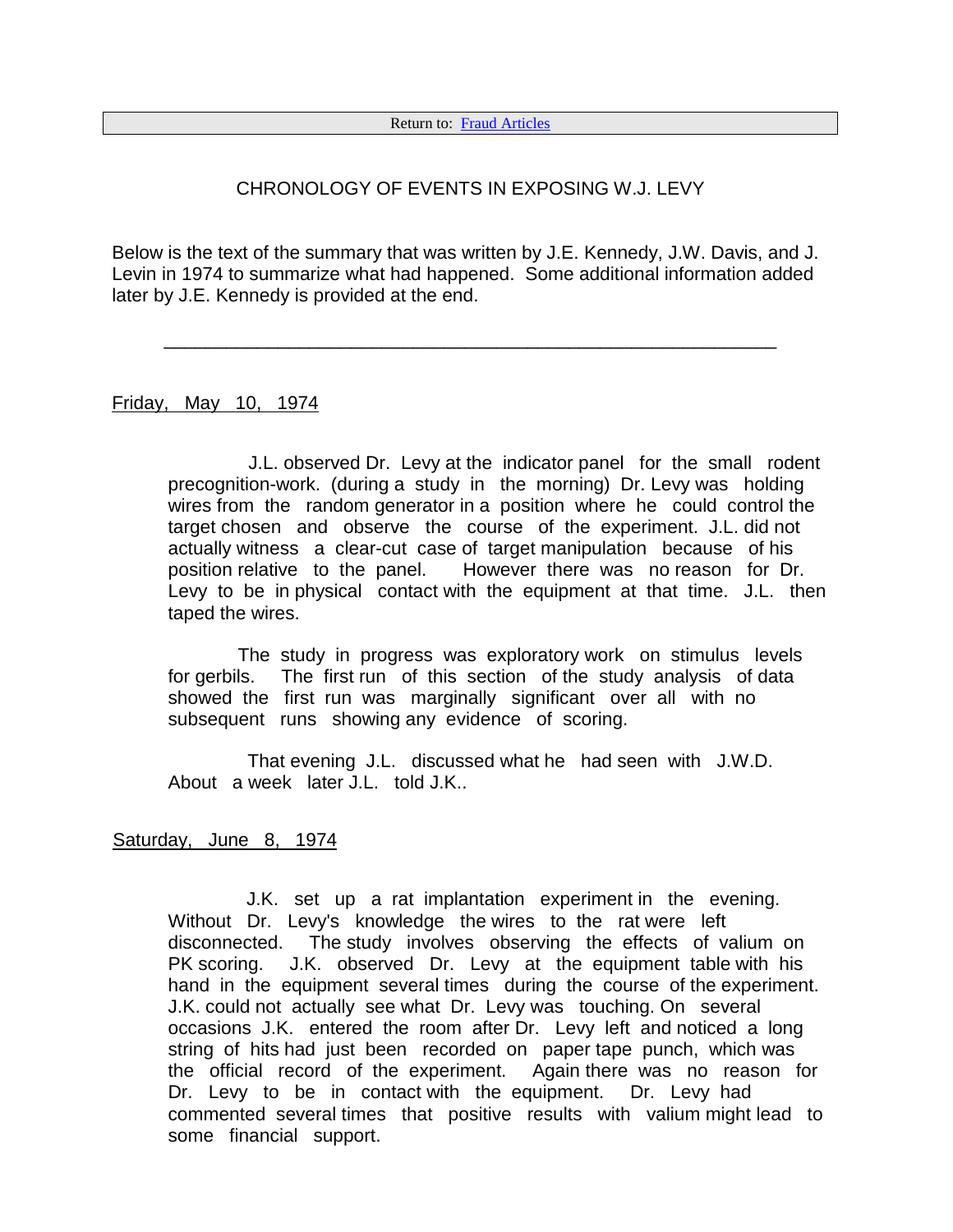J.K. called J.L. early on Sunday, June 9,1974, in the morning and told him his observations.

#### Sunday, June 9, 1974

J.K. and J.L. told J.W.D. of their suspicions. Late that night after Dr. Levy had left, an Esterline Angus chart recorder was set up in the basement to record the output of the random generator used in the rat work. This would make it very difficult to falsify the data without detection. Also it was decided that J.W.D. would go out on the porch off the experimenter room and actually observe Dr. Levy during the next experiment contingent upon conclusive results from the Esterline Angus chart recorder.

#### Monday, June 10, 1974

No experiments were run on Monday

#### Tuesday. June 11, 1974

An isolation experiment was carried out with the rats in the evening. This was officially J.K.'s experiment. As usual Dr. Levy handled the rat and volunteered to record data from the mechanical counters .

During the second part (hour) of the experiment J.W.D. observed for the first time Dr. Levy with his hand in the equipment. Also J.W.D. noticed that the sound from the mechanical counter occurred on every trial (every 4 seconds), but the paper punch, which was the official record, did not register on every trial when Dr Levy was in the room. After that part of the experiment was completed, J.W.D. compared the paper punch record with Esterline Angus record. It was apparent that when a long string of hits occurred on the paper punch record, the misses were simply not recorded.

During the final part of the experiment J.W.D. took a position on the porch outside the room. From this position at the porch door he observed Dr. Levy enter the room and place his hand among the wires leading to the paper punch. After Dr.Levy left the room J.W.D. moved to the window where he could clearly see that the plug from the channel recording misses on the punch was removed from the socket and the punch was not recording on every trial.

J.W.D. then returned to the door and observed Dr. Levy again enter the room and place his hand among the equipment. Dr. Levy then looked at the tape, placed, his hand among the